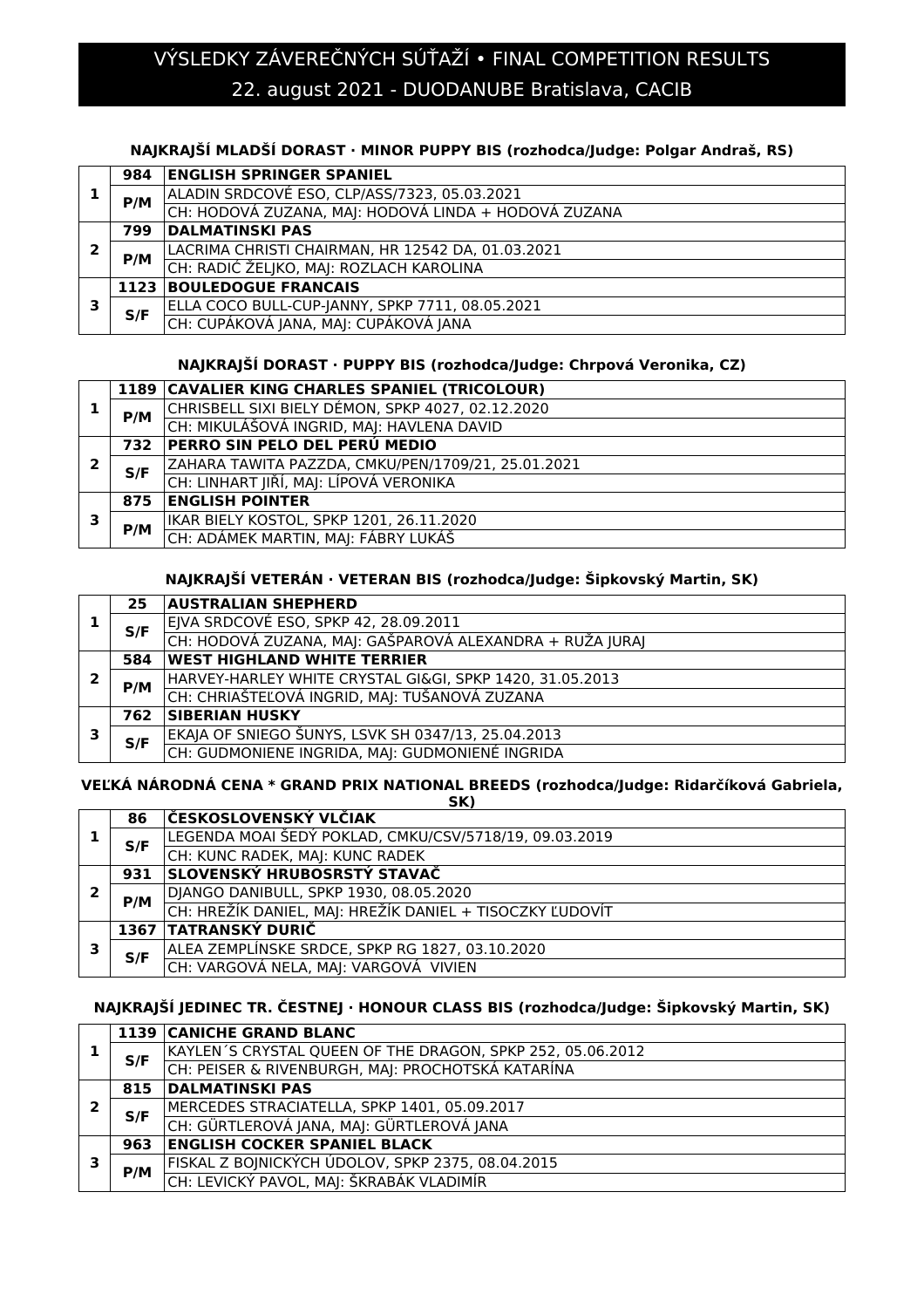#### **NAJKRAJŠÍ JEDINEC Z PLEMIEN NEUZNANÝCH FCI / NON FCI RECOGNIZED BREEDS COMPETITION (rozhodca/Judge: Matyáš Jaroslav, SK)**

|   |     | 1367 TATRANSKÝ DURIČ                                          |
|---|-----|---------------------------------------------------------------|
|   | S/F | ALEA ZEMPLÍNSKE SRDCE, SPKP RG 1827, 03.10.2020               |
|   |     | CH: VARGOVÁ NELA, MAJ: VARGOVÁ VIVIEN                         |
|   |     | <b>1350 AMERICAN HAIRLESS TERRIER</b>                         |
| 2 | P/M | CÉZAR VON SANTNER, SPKP RG 210, 26.12.2019                    |
|   |     | CH: SANTNER MIKULÁŠ, MAJ: MINÁRIKOVÁ SIMONA                   |
|   |     | 1371 WHIPPET LONGHAIRED (SILKEN WINDSPRITE)                   |
| з | S/F | BEZEENCA STAR OF ANDROMEDA TERRA, CLP/DV/NREG/192, 28.06.2019 |
|   |     | CH: ZIMOVÁ ZUZANA, MAJ: BEJČKOVÁ VERONIKA                     |

#### **JUNIOR BEST IN GROUP FCI 1 (rozhodca/Judge: Vondrouš Otakar, CZ)**

| רכ  | <b>BEAUCERON</b>                                |
|-----|-------------------------------------------------|
| P/M | LUCKY Z BABANOVHO VRSKA, 1970/12113, 04.04.2020 |
|     | VIERA, MAJ: ČAPEK IVAN<br> CH: MOZOLOVA 1       |

#### **JUNIOR BEST IN GROUP FCI 2 (rozhodca/Judge: Vondrouš Otakar, CZ)**

| 366 | <b>RUSSKIY TCHIORNY TERRIER</b>                  |
|-----|--------------------------------------------------|
| P/M | ASTRA FIDELIS WERNER. PKR.I I-141964. 31.07.2020 |
|     | CH: KWIATKOWSKA MALGORZATA, MAJ: MALINOWSKA ANNA |

#### **JUNIOR BEST IN GROUP FCI 3 (rozhodca/Judge: Vondrouš Otakar, CZ)**

| 597 | <b><i>YORKSHIRE TERRIER</i></b>                 |
|-----|-------------------------------------------------|
| P/M | IRICHIE OF MARYON'S HOME. SPKP 9895. 06.07.2020 |
|     | CH: HILMEROVA BABIANNE, MAJ: KUNOVIČOVA SIMONA  |

#### **JUNIOR BEST IN GROUP FCI 4 (rozhodca/Judge: Vondrouš Otakar, CZ)**

| DISNEY MATKOV DVOR, SPKP 6956, 29.08.2020<br>S/F<br>CH: PASERINOVÁ ZUZANA, MAJ: MALICHOVÁ BLANKA | 630 | <b>DACHSHUND LANGHAAR KANINCHEN</b> |
|--------------------------------------------------------------------------------------------------|-----|-------------------------------------|
|                                                                                                  |     |                                     |
|                                                                                                  |     |                                     |

#### **JUNIOR BEST IN GROUP FCI 5 (rozhodca/Judge: Vondrouš Otakar, CZ)**

| 683 | <b>CHOW-CHOW RED AND OTHERS</b>                            |
|-----|------------------------------------------------------------|
| P/M | MAJESTIC SANDIAL I AM JUPITER, ÖHZB/CHOW 2752, 02.10.2020  |
|     | CH: PALAGHIE-JORS ALEXANDRA, MAI: KREIL CHRISTINA UND HANS |

#### **JUNIOR BEST IN GROUP FCI 6 (rozhodca/Judge: Vondrouš Otakar, CZ)**

| 834 | <b>IRHODESIAN RIDGEBACK</b>                                   |
|-----|---------------------------------------------------------------|
| S/F | BANSHEE BAILEY HVĚZDY NA STRÁŽI, CMKU/RR/10790/20, 02.07.2020 |
|     | CH: VESELA AGNIESZKA, MAJ: MILETICHOVÁ IVONA                  |

#### **JUNIOR BEST IN GROUP FCI 7 (rozhodca/Judge: Vondrouš Otakar, CZ)**

| 937 | <b>WEIMARANER KURZHAAR</b>                                              |
|-----|-------------------------------------------------------------------------|
| P/M | VIS A VIS ALIVE SILVER, PKR.VII-19465, 07.06.2020                       |
|     | CH: SEKULAR-ŁUCZAK MAGDALENA, MAJ: SEKULAR-ŁUCZAK MAGDALENA + POŻDZIOCH |
|     | IMAGDALENA                                                              |

#### **JUNIOR BEST IN GROUP FCI 8 (rozhodca/Judge: Vondrouš Otakar, CZ)**

| 951 | <b>AMERICAN COCKER SPANIEL UNICOLOUR  </b>       |
|-----|--------------------------------------------------|
| P/M | LAYTON GIN TONIC PARA DOS, SPKP 2116, 31.07.2020 |
|     | CH: VOLÁRIKOVÁ LINDA, MAJ: VOLÁRIK RICHARD       |

#### **JUNIOR BEST IN GROUP FCI 9 (rozhodca/Judge: Vondrouš Otakar, CZ)**

| 1124 | <b>BOULEDOGUE FRANCAIS</b>                  |
|------|---------------------------------------------|
| S/F  | BAGETTE SLAVIC STORM, SPKP 7405, 30.08.2020 |
|      | CH: VAŠÍČEK MAREK, MAJ: VAŠÍČEK MAREK       |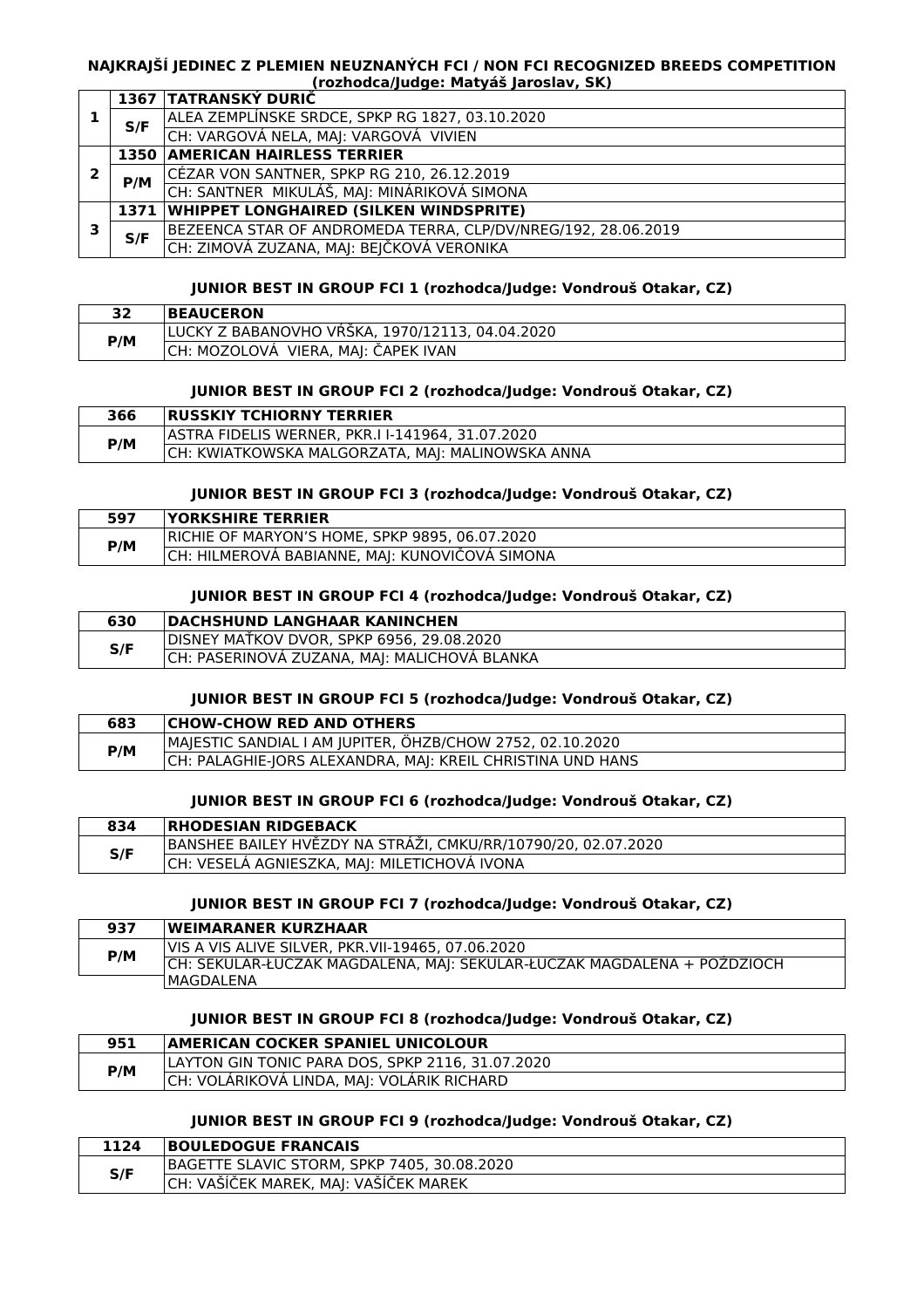### **JUNIOR BEST IN GROUP FCI 10 (rozhodca/Judge: Vondrouš Otakar, CZ)**

| 1338 | <b>WHIPPET</b>                                                  |
|------|-----------------------------------------------------------------|
| S/F  | IDEW PEGASUS-FEATHER. PKR.X-12150. 22.08.2020                   |
|      | CH: KURKOWSKI WOJCIECH&ALBERT, MAJ: KURKOWSKI WOJCIECH - ALBERT |

#### **JUNIOR BEST IN SHOW (rozhodca/Judge: Jursa Jozef, SK)**

|   | 951 | <b>AMERICAN COCKER SPANIEL UNICOLOUR</b>                      |
|---|-----|---------------------------------------------------------------|
|   | P/M | LAYTON GIN TONIC PARA DOS, SPKP 2116, 31.07.2020              |
|   |     | CH: VOLÁRIKOVÁ LINDA, MAJ: VOLÁRIK RICHARD                    |
|   | 32  | <b>BEAUCERON</b>                                              |
| 2 | P/M | LUCKY Z BABANOVHO VŔŠKA, 1970/12113, 04.04.2020               |
|   |     | CH: MOZOLOVÁ VIERA, MAJ: ČAPEK IVAN                           |
|   | 834 | <b>RHODESIAN RIDGEBACK</b>                                    |
| 3 | S/F | BANSHEE BAILEY HVĚZDY NA STRÁŽI, CMKU/RR/10790/20, 02.07.2020 |
|   |     | CH: VESELÁ AGNIESZKA, MAJ: MILETICHOVÁ IVONA                  |

#### **BEST IN GROUP FCI 1 (rozhodca/Judge: Polgar Andraš, RS)**

|   | 37  | <b>BERGER BLANC SUISSE</b>                                          |
|---|-----|---------------------------------------------------------------------|
|   | P/M | BB-8 WHITE ALEXIA, CMKU/ACO/4960/20, 14.02.2020                     |
|   |     | CH: TRÁVNÍČKOVÁ MARTINA, MAJ: TRÁVNÍČKOVÁ MARTINA                   |
|   | 2   | <b>AUSTRALIAN CATTLEDOG</b>                                         |
| 2 | P/M | ARES JAŠIBO-KEN, SPKP 140, 02.08.2019                               |
|   |     | CH: ŠIMOVÁ JANA, MAJ: ĎURÍK SAMUEL + VĚTŘÍČKOVÁ LEA                 |
|   | 133 | <b>SCHIPPERKE</b>                                                   |
| З |     | SATURATE THE HEART BY AHMED BOZIEV, CMKU/SIP/786/-20/19, 02.07.2019 |
|   | P/M | CH: BOZIEV AHMED, MAJ: HOLODŇÁK BLÁHOVÁ BARBORA                     |

#### **BEST IN GROUP FCI 2 (rozhodca/Judge: Bíroš Milan, SK)**

|   | 322 | <b>LANDSEER</b>                                               |
|---|-----|---------------------------------------------------------------|
|   | P/M | ABDUL TOBI MIRACLE STAR, SPKP 410, 09.01.2018                 |
|   |     | CH: UHROVÁ IVETA, MAJ: UHROVÁ IVETA                           |
|   | 194 | <b>BULLMASTIFF</b>                                            |
| כ | P/M | SAFETY OF FLATLAND XANDER CAGE, MET.BULLM.1206/20, 06.03.2020 |
|   |     | CH: KÓZEL GYULA, MAJ: KÓZEL GYULA                             |
|   | 368 | <b>RUSSKIY TCHIORNY TERRIER</b>                               |
| 3 | P/M | DANTE ČIERNY SEN, SPKP 373, 26.08.2019                        |
|   |     | CH: HELDOVÁ SOŇA, MAJ: HELDOVÁ SOŇA                           |

#### **BEST IN GROUP FCI 3 (rozhodca/Judge: Denk Csaba, HU)**

|  |     | 514 FOX TERRIER SMOOTH (HLADKOSRSTÝ)                                               |
|--|-----|------------------------------------------------------------------------------------|
|  | P/M | AGRIA TEN SHARP, MET.SF.445/20, 18.12.2019                                         |
|  |     | CH: KORÓZS ANDRÁS, MAJ: KORÓZS BÁLINT                                              |
|  | 542 | <b>KERRY BLUE TERRIER</b>                                                          |
|  | S/F | DINNYÉSVÁROSI WALKING ON THE MOON, MET.KBT.90/19, 14.06.2019                       |
|  |     | CH: TAJTINÉ BUROVINCZ KATALIN, MAJ: SZOVÉNYIOVÁ ZUZANA + TAJTINÉ BUROVINCZ KATALIN |
|  | 453 | <b>AMERICAN STAFFORDSHIRE TERRIER</b>                                              |
|  | P/M | MY GOLD STANDARD PRESBURG STAFF, SPKP 3183, 11.06.2018                             |
|  |     | CH: GRÉKOVÁ PETRA, MAJ: GRÉKOVÁ PETRA                                              |
|  |     |                                                                                    |

### **BEST IN GROUP FCI 4 (rozhodca/Judge: Petrakova Irina, RU)**

|   | 614 | DACHSHUND KURZHAAR                                              |
|---|-----|-----------------------------------------------------------------|
|   | S/F | COR CANIS STEFKA Z FULAROWEJ KLIKI, PKR.IV-29643 KS, 18.10.2019 |
|   |     | CH: FULARA MICHALINA, MAJ: FULARA MICHALINA                     |
|   | 626 | <b>DACHSHUND LANGHAAR</b>                                       |
| 2 | P/M | ERAGON REIBERRY, CLP/J/99806, 26.10.2019                        |
|   |     | CH: REITLOVÁ VĚRA, MAJ: REITLOVÁ VĚRA                           |
| 3 | 624 | <b>DACHSHUND KURZHAAR ZWERG</b>                                 |
|   | S/F | PICOLLO TECKEL WILD ROSE, SPKP 6744, 08.07.2019                 |
|   |     | CH: PIKUL EKATERINA S., MAJ: TATÁR NORA                         |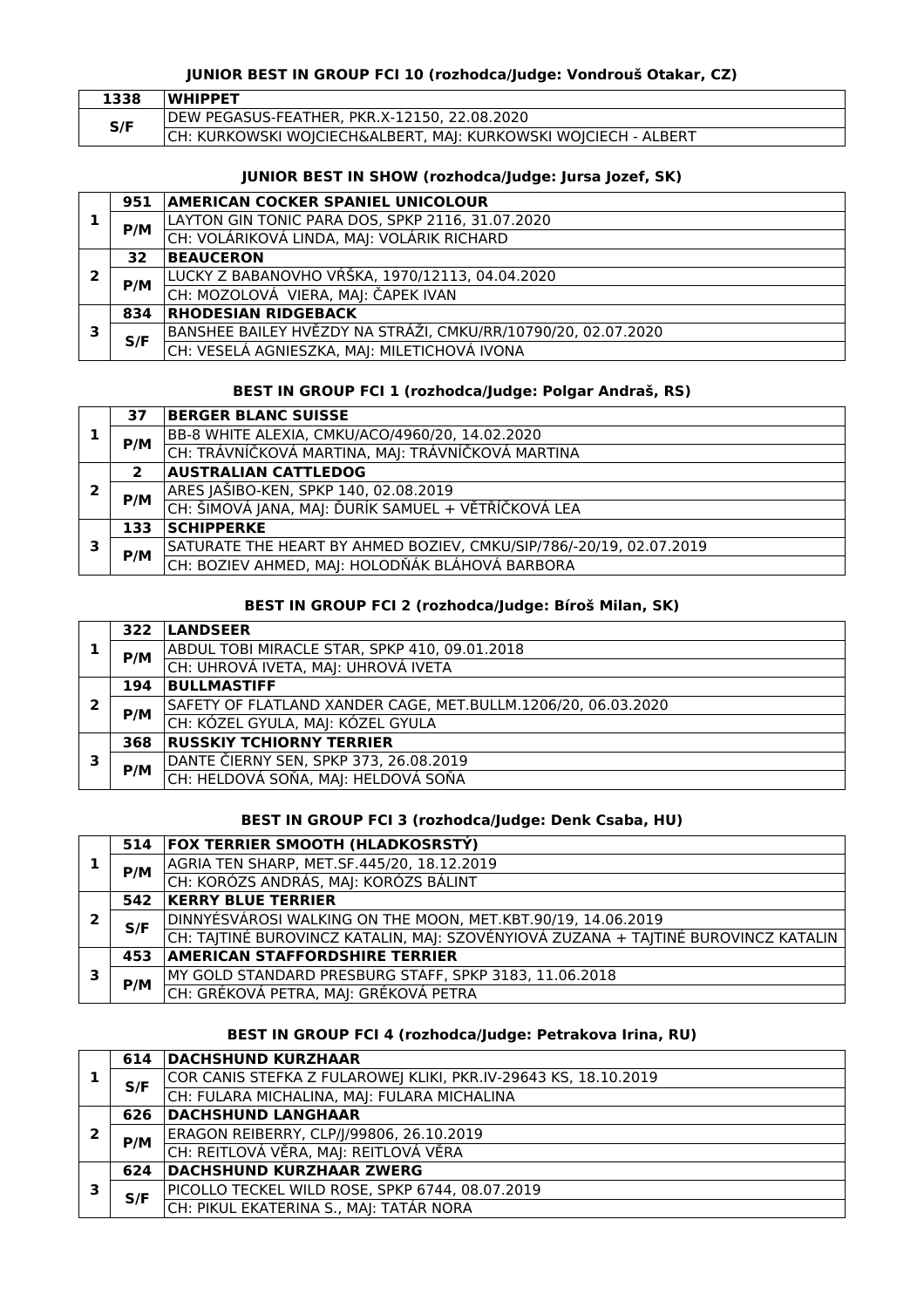## **BEST IN GROUP FCI 5 (rozhodca/Judge: Lozić Željko, RS)**

|   | 660 | AKITA                                                        |
|---|-----|--------------------------------------------------------------|
|   | P/M | YAMAZAKURA GO WATAKY KENSHA, CMKU/AI/3916/-20/19, 28.06.2019 |
|   |     | CH: CANO RODICIO JON, MAJ: CAGAŠOVÁ JANA                     |
|   | 701 | <b>DEUTSCHER ZWERGSPITZ (POMERANIAN)</b>                     |
|   | P/M | HONZÍK POM REJNA, SPKP 2078, 23.10.2020                      |
|   |     | CH: OLÁHOVÁ EDITA, MAJ: JANUŠKOVÁ IVANA                      |
|   | 681 | <b>BASENJI</b>                                               |
| э | S/F | QUEENIE EKIBONDO, CLP/BSN/1074, 28.12.2019                   |
|   |     | CH: MIKLIŠOVÁ MIROSLAVA, MAJ: TARASOVIČ DANIEL               |

#### **BEST IN GROUP FCI 6 (rozhodca/Judge: Matyáš Jaroslav, SK)**

|   | 805 | <b>DALMATINSKI PAS</b>                              |
|---|-----|-----------------------------------------------------|
|   | P/M | CALLISTO DI ASSONANZA, CLP/DA/7471, 27.03.2019      |
|   |     | CH: FULÍNOVÁ LIANA, MAJ: FULÍNOVÁ LIANA             |
|   | 820 | <b>PETIT BASSET GRIFFON VENDÉEN</b>                 |
| 2 | P/M | FOX'S NIGHTMARE LITTLE BIG, RFK 6034169, 31.03.2020 |
|   |     | CH: BURCHENKO K.V., MAJ: HOLODŇÁK BLÁHOVÁ BARBORA   |
|   | 832 | <b>RHODESIAN RIDGEBACK</b>                          |
| э |     | RAMI LAKOTA LÖWENSCHWANZ, SPKP 2311, 13.12.2018     |
|   | P/M | CH: LAKOTOVÁ LÍVIA, MAJ: FESZTY KATARINA            |

### **BEST IN GROUP FCI 7 (rozhodca/Judge: Jursa Jozef, SK)**

|   | 882 | <b>ENGLISH SETTER</b>                                    |
|---|-----|----------------------------------------------------------|
|   | S/F | EXPENSIVE STONE ACHÁT, MET.AS.6526/19, 06.07.2019        |
|   |     | CH: PÁLOCSKA HENRIETT, MAJ: MELICHER JÁN                 |
|   | 931 | SLOVENSKÝ HRUBOSRSTÝ STAVAČ                              |
|   | P/M | DJANGO DANIBULL, SPKP 1930, 08.05.2020                   |
|   |     | CH: HREŽÍK DANIEL, MAJ: HREŽÍK DANIEL + TISOCZKY ĽUDOVÍT |
| 3 | 912 | <b>RÖVIDSZÖRÜ MAGYAR VIZSLA</b>                          |
|   |     | RUFUS DANITTY, CLP/MOK/6363, 18.02.2018                  |
|   | P/M | CH: SVOBODOVÁ LUCIE, MAJ: SVOBODOVÁ LUCIE                |

### **BEST IN GROUP FCI 8 (rozhodca/Judge: Matyáš Jaroslav, SK)**

|   | 966 | <b>ENGLISH COCKER SPANIEL BLACK</b>                 |
|---|-----|-----------------------------------------------------|
|   | S/F | DOUBLE GLOW FALEDO, CLP/AC/39488, 22.10.2019        |
|   |     | CH: DVOŘÁKOVÁ MARTINA, MAJ: DVOŘÁKOVÁ MARTINA       |
| 2 | 953 | <b>CAO DE AQUA PORTUGUÉS</b>                        |
|   | P/M | CLAIRCREEK SPECIAL VERO, PKR.VIII-34277, 07.04.2016 |
|   |     | CH: GOTTDENKER DONNA, MAJ: GWARDYŃSKA IZABELA       |
| 3 |     | <b>1075 LAGOTTO ROMAGNOLO</b>                       |
|   | S/F | THESTRUP'S SPECIAL WHITE ROSE, SPKP 556, 09.06.2020 |
|   |     | CH: THESTRUP JETTE, MAJ: KADNÁROVÁ JANA             |

### **BEST IN GROUP FCI 9 (rozhodca/Judge: Lozić Željko, RS)**

|   |     | 1137 CANICHE GRAND BLANC                                                |
|---|-----|-------------------------------------------------------------------------|
|   | S/F | DIVINE DELA VICTOIRE DU CRISTAUX GLACE'S, SPKP 344, 09.09.2019          |
|   |     | CH: PROCHOTSKÁ KATARINA, MAJ: PROCHOTSKÁ KATARÍNA + GROSSMANNOVÁ ANDREA |
|   |     | <b>1288 SHIH TZU</b>                                                    |
|   | S/F | CAIRITHY-KIM MAGIC ANALAND, SPKP 964, 01.12.2018                        |
|   |     | CH: ĎURIŠOVÁ ZUZANA, MAJ: ĎURIŠOVÁ ZUZANA                               |
| 3 |     | <b>1226 CHINESE CRESTED DOG HAIRLESS</b>                                |
|   | P/M | EVER CLEVER WINNING SMILE, SPKP 2131, 04.06.2019                        |
|   |     | CH: PAPKOUSKAJA ANASTASIA, MAJ: OLBERTOVÁ ZUZANA + LIEGL CHRISTINE      |